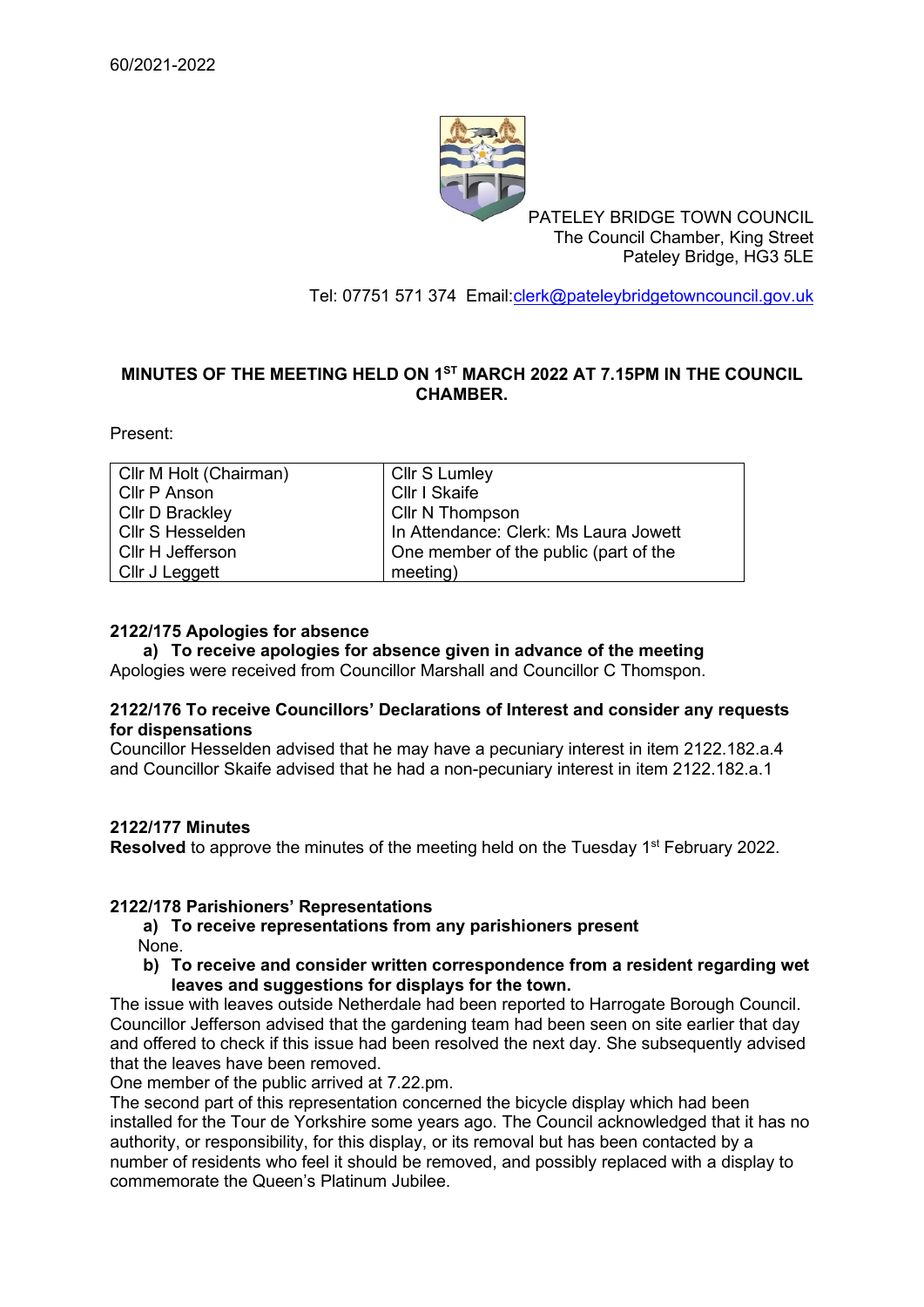#### 61/2021-2022

A member of the public advised that they had spoken to the owner of the building and stated that they don't have a preference about whether the bicycle is removed or not. The Council noted that the display was installed by the Chamber of Trade and resolved to approach the Chamber to ask if they would agree to the bicycle being removed and possibly replaced.

One member of the public left the meeting at 7.34pm

# **c) To receive and consider correspondence regarding the condition of Old Church Lane**

A parishioner had contacted the Council regarding the poor condition of the road surface on Old Church Lane. Councillor Holt had been to inspect the road and confirmed that it is in a very poor condition and that the badly blocked gullies will impact on the rest of the town. **Resolved** to write to Area 6 to request an urgent assessment by a surveyor.

# **d) To receive and consider a query regarding new bins in Harrogate**

Councillor Lumley provided an update and advised that Harrogate Borough Council are running a 'smart bins' pilot project including installing bigger bins and fitting sensors which enable the usage to be monitored and the bins to be emptied as required. He advised that the scheme will cost in the region of £200,000-£300,000. This information will be sent to the parishioner who raised the issue.

#### **2122/179 Matters Arising**

#### **a) To receive the Clerk's report**

The Clerk's report was received and noted.

#### **b) To receive an update on the stone plaque**

Councillor Lumley advised that investigations into who owns the wall are ongoing and that it is important that the correct procedure is followed.

#### **2122/180 County Matters**

Councillor Lumley explained that the recent storms had caused floods throughout the county in recent weeks and acknowledged the excellent support from the town and local community in dealing with the situation and supporting each other. He advised that the lack of maintenance to gullies in the town had contributed to the flooding and that officers at NYCC recognise the issue as a priority but are also aware that it will take some time to resolve due to the extent of the issue throughout the county. The gully cleaner came out during the storms but was unsuccessful in clearing the gullies due to the long term historical issues. The Council **resolved** to write to Area 6 to request that gullies are thoroughly cleared as a priority and to advise that the Town Council will work with Area 6 to help to identify blocked gullies in the parish.

Further issues were raised regarding flooding and the Council agreed to include an item in the next newsletter explaining the correct process for requesting sandbags. Councillor Anson advised there had been a suggestion on Facebook that the life ring be moved further in land in order that it is accessible when the area is flooded, the council acknowledged the suggestion but agreed that the current location is the most appropriate.

#### **2122/181 District Matters**

Councillor Lumley gave a brief update including the opening of the new swimming pool in Ripon.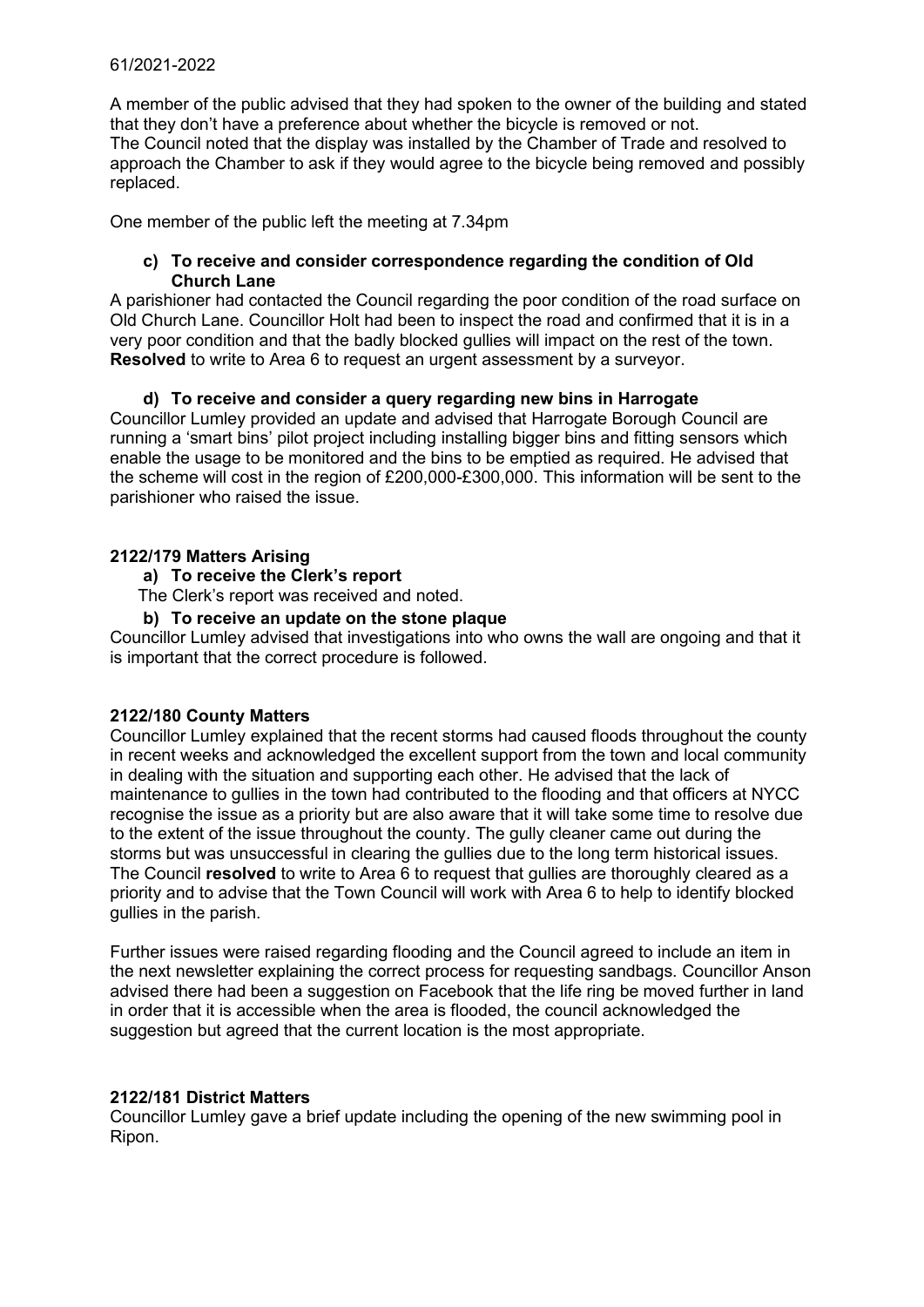# **2122/182 Planning Matters a) Applications to Harrogate Borough Council**

**Resolved** to submit the following comments:

|                | Application no | <b>Address</b>                                                                        | <b>Details</b>                                                                                                                                                                  | <b>PBTC</b>                                               |
|----------------|----------------|---------------------------------------------------------------------------------------|---------------------------------------------------------------------------------------------------------------------------------------------------------------------------------|-----------------------------------------------------------|
|                |                |                                                                                       |                                                                                                                                                                                 | comments                                                  |
| 1              | 22/00466/TPO   | Nidd Cottage, Mill Lane,<br>Pateley Bridge,<br>Harrogate, North<br>Yorkshire HG3 5BA  | Felling of 3 no. Alder Trees (T2,T6<br>and T7) of Tree Preservation order<br>01/1970                                                                                            | Defer to the<br>Arboriculture<br>Manager at<br><b>HBC</b> |
| $\overline{2}$ | 22/00465/FUL   | 4 Glencoe Terrace,<br>Sandy Lane,<br>Glasshouses, North<br>Yorkshire HG3 5DU          | Single storey extension rear and<br>side extension                                                                                                                              | No objections                                             |
| 3              | 22/00518/FUL   | Valley View, Blazefield,<br>Harrogate, North<br>Yorkshire HG3 5NG                     | Conversion of stores to form part of<br>dwelling, erection of extension,<br>installation of package treatment<br>plant, installation of ground source<br>heat pump.             | No objections                                             |
| 4              | 22/00624/FUL   | 18 Lupton Close,<br>Glasshouses, Harrogate,<br>North Yorkshire HG3 5QX                | Re roofing rear extension to form<br>pitched roof & Alterations to front<br>Garden to from 2no off street car<br>parking spaces                                                 | No objections                                             |
| 5              | 22/00626/FUL   | Linton House, Ripon<br>Road, Pateley Bridge,<br>Harrogate, North<br>Yorkshire HG3 5NJ | Demolition of existing balcony and<br>erection of replacement single<br>storey extension on footprint of<br>balcony - Revised scheme.<br>Approved application -<br>21/00007/FUL | No objections                                             |
| 6              | 22/00517/FUL   | <b>High East Head House</b><br>Wilsill Harrogate North<br>Yorkshire HG3 4DJ           | Conversion including small<br>extension to stores to form annex /<br>holiday cottage                                                                                            | No objections                                             |

# **b) Decisions by Harrogate Borough Council**

The following decisions were noted:

|                | Application<br>number | <b>Address</b>                                                                 | <b>Details</b>                                                                                                                                                                                                                                                                 | <b>HBC</b> decision               |
|----------------|-----------------------|--------------------------------------------------------------------------------|--------------------------------------------------------------------------------------------------------------------------------------------------------------------------------------------------------------------------------------------------------------------------------|-----------------------------------|
| 1              | 21/04996/FUL          | Blazefield Caravan Park,<br>Blazefield, Harrogate, North<br>Yorkshire, HG3 5NG | Demolition of existing toilet<br>block. Erection of<br>replacement toilet block                                                                                                                                                                                                | Approved subject to<br>conditions |
| $\overline{2}$ | 21/05208/FUL          | <b>Cliff Farm Fellbeck</b><br>Harrogate North Yorkshire<br>HG3 5EH             | Erection of carport with<br>home office above                                                                                                                                                                                                                                  | Approved subject to<br>conditions |
| 3              | 21/05349/FUL          | St Marys Farm Old Church<br>Lane Pateley Bridge HG3<br>5LZ                     | Alterations to existing<br>holiday let to include;<br>external door to garage to<br>create access to holiday let,<br>glazed screen to covered<br>way to create dining area,<br>new door into holiday let<br>from new dining area.<br>Installation of window to<br>garden room. | Approved subject to<br>conditions |
| 4              | 21/05406/FUL          | <b>Brocca Bank Wilsill</b><br>Harrogate North Yorkshire<br>HG3 5EB             | Demolition of existing<br>conservatory. Erection of<br>replacement garden room                                                                                                                                                                                                 | Approved subject to<br>conditions |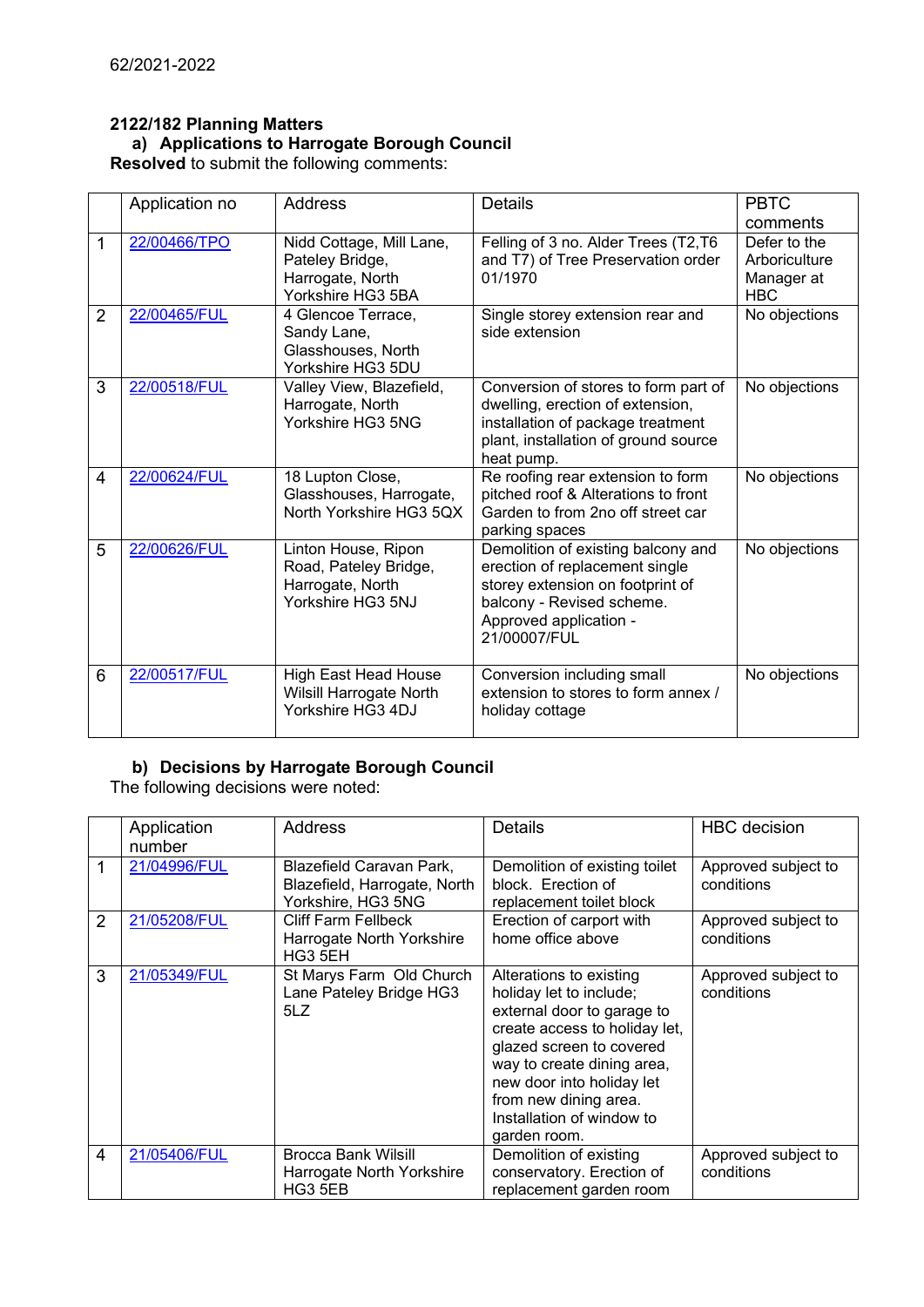|   |              |                                                                            | and terrace. (Revised<br>Scheme)                                                                                                 |                                   |
|---|--------------|----------------------------------------------------------------------------|----------------------------------------------------------------------------------------------------------------------------------|-----------------------------------|
| 5 | 21/05442/COU | 9 King Street Pateley<br>Bridge HG3 5AT                                    | Change of use from<br>dwelling to holiday let                                                                                    | Approved subject to<br>conditions |
| 6 | 21/05409/FUL | <b>Tenter Croft Pateley Bridge</b><br>Harrogate North Yorkshire<br>HG3 5NH | Demolition and rebuilding<br>porch (Revised Scheme)                                                                              | Approved subject to<br>conditions |
|   | 21/04590/FUL | 13 High Crest Pateley<br>Bridge HG3 5NU                                    | Erection of a two storey<br>side extension and garage.<br>Loft conversion to include<br>new dormer windows to<br>front and rear. | Approved subject to<br>conditions |

# **c) Enforcement matters: None**

# **d) Appeals: None**

**e) Other:** To receive pre planning information relating to development proposals in Bridgehouse Gate, including a response from a local resident. Correspondence was received, including pre planning information and a copy of a letter from a parishioner. The Council acknowledged that this site is not within the parish of High and Low Bishopside but is relevant to the parish and the community. The Council will request that it be consulted when an application is made for this site as a neighbouring parish.

# **2122/183 Play Area**

**a) To receive a verbal report on the playground and consider any action required** Councillor N Thompson had conducted inspections at the play area. He reported that the spring on the gate has been repaired and that the safety surfaces require some repair. This has previously been added to the Caretaker's tasks and will be actioned when weather conditions are suitable.

Councillor Brackley will conduct the next inspections

# **2122/184 Minutes/ Reports from Committees**

- **a) To receive the draft minutes of the Joint Liaison Committee meeting held on Tuesday 1st February** Received and noted
- **b) To receive the draft minutes of the Policies Working Group meeting held on Wednesday 16th February** Received and noted

# **2122/185 Council policies and procedures**

# **To consider the recommendation of the Policies Working Group to approve:**

# **a) Risk Assessment and Risk Management**

**Resolved** to approve the Risk Assessment and Risk Management document.

# **b) Data Retention Policy**

**Resolved** to approve the Data Retention Policy

# **c) Standing Orders**

The Policies Working Group had reviewed the Council's Standing Order No. 1 – Conduct of Council Business and the NALC model Standing Orders. The Working Group had recommended that the NALC Standing Orders be adopted, with amendments appropriate to Pateley Bridge Town Council.

**Resolved** to approve this recommendation and adopt Standing Orders.

# **2122/186 Council Business**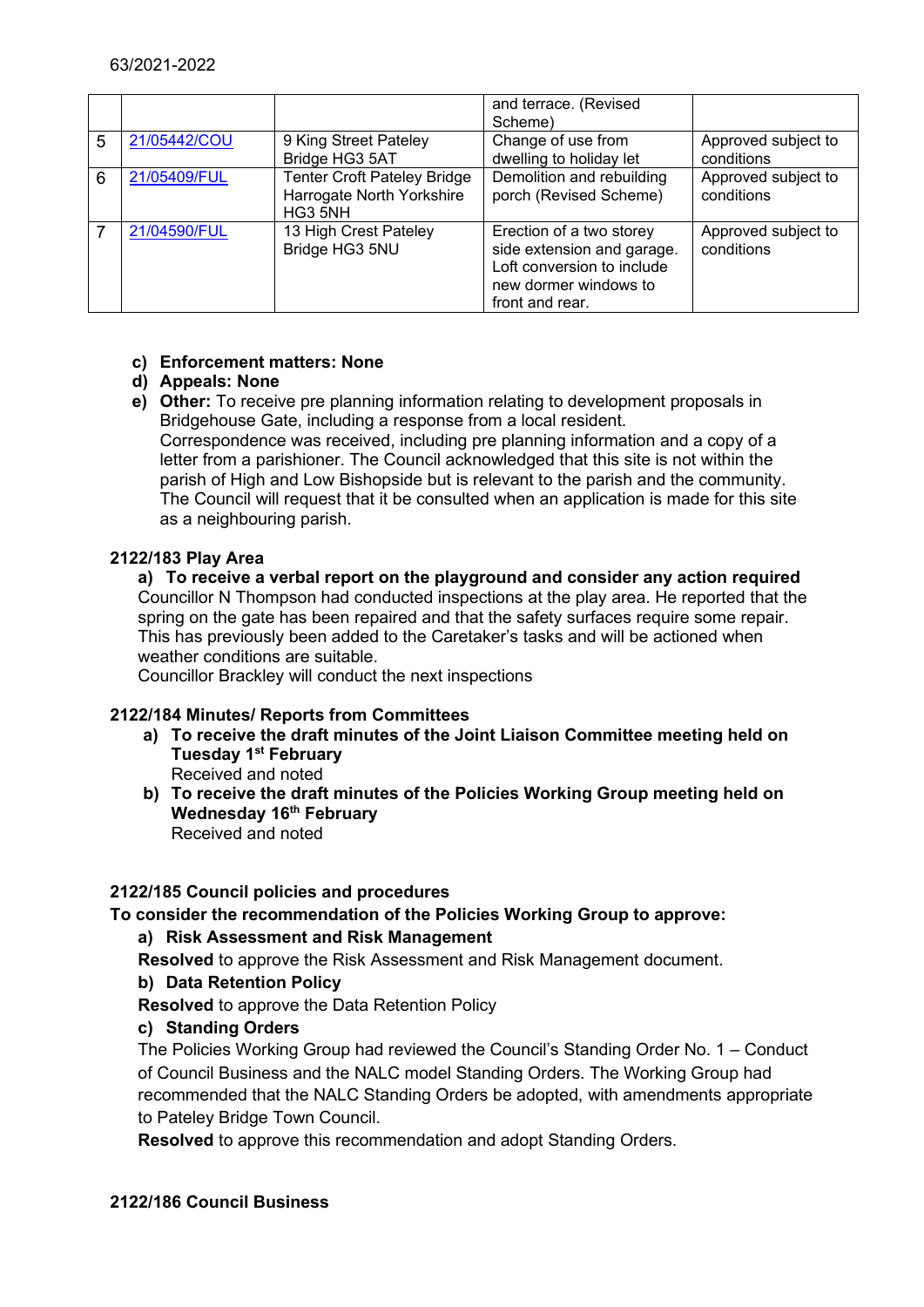#### **a) Caretaker Tasks for February, to consider including clearing an area by the bus shelter in Glasshouses**

Standard tasks plus clearing the area by the bus shelter in Glasshouses.

#### **b) To consider arrangements for the sale of parking permits on the 19th March 2022**

The rota and arrangements were approved.

#### **c) To consider renewing the Council's annual subscription to Microsoft Office 365 for the cost of up to £135.36 (including VAT).**

**Resolved** that the subscription to Microsoft Office 365 be renewed.

# **d) To consider arrangements for the next newsletter**

**Resolved** to postpone the next Town Council newsletter until after the elections.

# **e) To consider arrangements for the Annual Town Meeting**

**Resolved** to hold the Annual Town Meeting at 6pm on Tuesday 17<sup>th</sup> May.

#### **f) To consider arrangements and expenditure for the Picnic in the Park event in celebration of the Queen's Platinum Jubilee.**

Resolved to submit an application to Harrogate Borough Council's Platinum Jubilee grant scheme for up to £1,000 to cover costs associated with the event including musicians, public address systems, table hire, decorations and publicity.

A suggestion was made that the purchase of a Jubilee flag be considered, this will be considered at the meeting in April.

# **g) To consider adopting an Asset Disposal policy**

The Council resolved that an Asset Disposal policy was not necessary.

#### **h) To consider the disposal of the Council's old laptop including a quote from Adrian Newbould Computers for clearing data**

**Resolved** to appoint Adrian Newbould Computers to clear all data from the laptop and provide a certificate to confirm that this has been done, for the cost of £70.00 (excluding VAT).

**Resolved** to donate the laptop to Nidd Plus and ask them for an official receipt to provide an audit trail.

**i) To consider the Clerk's attendance at the YLCA conference on 25th March for the cost of £40.00**

**Resolved** to approve the clerk's attendance at the YLCA conference for the cost of £40.00

**j) To receive and consider a request from the Clerk to carry forward 5 days unused annual leave (pro rata) to 2022-2023**

**Resolved** to approve the Clerk's request to carry forward 5 days unused leave, in accordance with the terms of her contract.

# **2122/187 Correspondence**

**a) To receive and consider information relating to The Great British Spring Clean** The information was received. The Council **resolved** to hold a litter picking event between the  $4<sup>th</sup>$  and  $10<sup>th</sup>$  April. Precise dates, times and locations are to be confirmed. The clerk will approach the AONB and Harrogate Borough Council to borrow high vis vests and litter pickers and to obtain bags for litter.

**b) To receive and consider information on the Government consultation on the Glover Landscapes Review – an opportunity to stop 'off-roading' in the Areas**